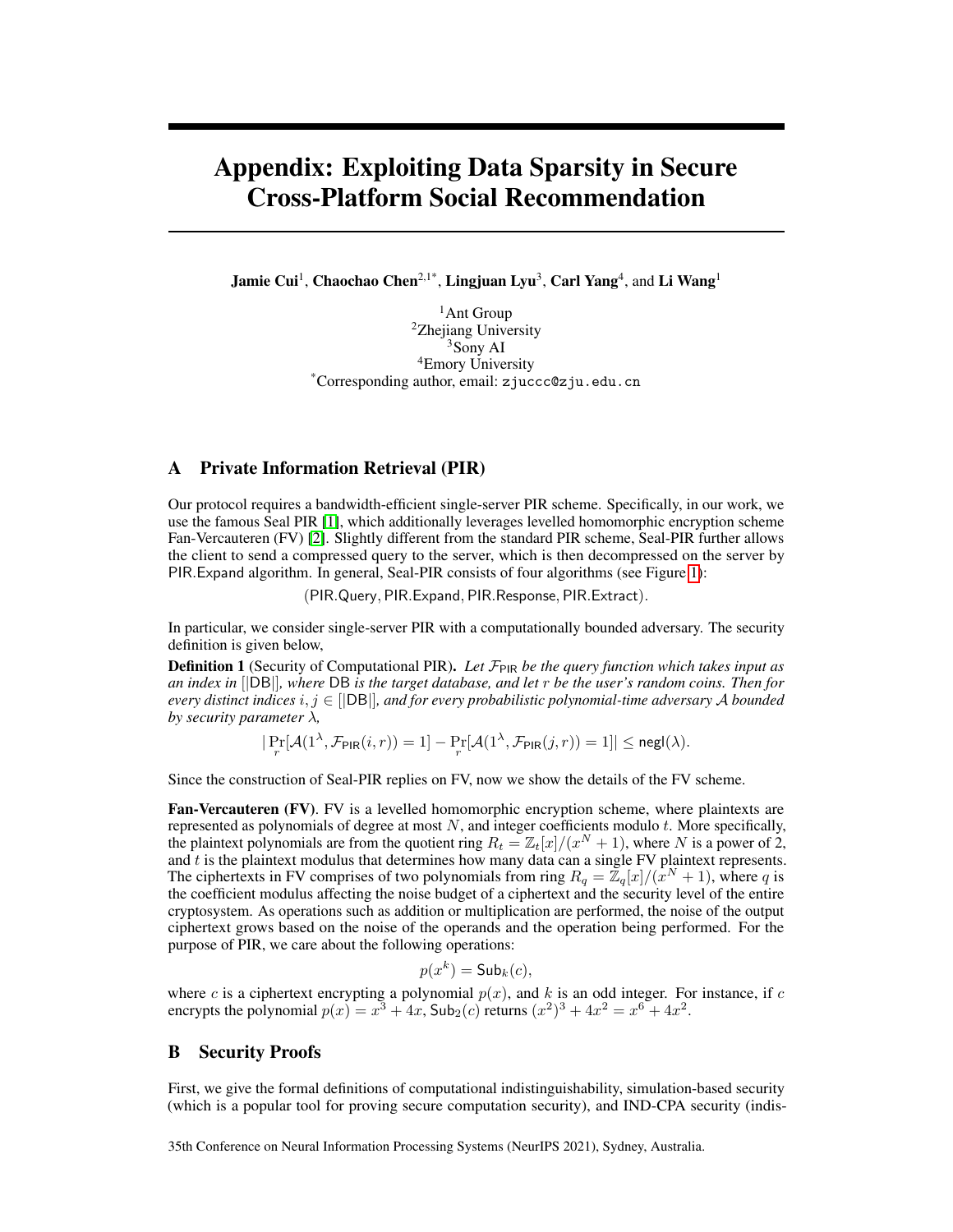<span id="page-1-0"></span>Parameters:  $d \in [1, \log n], m = n^{1/d}$ , compression  $c \in [0, \log_2 N]$ . PIR.Query(i) 1 : Generate  $s_j = (s_{j,i})_{i \in [m]}$ , the d-th selections vector in  $\{0,1\}^m$  $2: l \leftarrow [d \cdot m/2^c]$ 3 : Parse  $(s_1, ..., s_d)$  as  $(s'_1, ..., s'_d)$  vectors in  $\{0, 1\}^{2^c}$ 4 :  $\forall j \in [l], m_j \leftarrow \sum$  $\sum_{i\in 2^c} (2^{-c} \mod t) \cdot s_j[i] \cdot x^i \in R_t$ 5 :  $\forall j \in [l], q_j \leftarrow \text{Enc}_{sk}(m_j)$ 6 :  $\vec{q} = (q_j)_{j \in [l]} \in R_q^l$ 7 : return  $\vec{q}$  $PIR.Expand(q)$  $1: \quad l \leftarrow \lceil d \cdot m/2^c \rceil$  $2:$  ciphertexts  $\leftarrow$  [] 3 : **for**  $j \in \{1, ..., l\}$ , ctxts =  $[q_j = (c_0, c_1)]$  do 4 : for  $a \in \{0, \ldots, c-1\}$  do 5 : for  $b \in \{0, \ldots, 2^a - 1\}$  do 6 : Let  $c'_k \leftarrow c_0 + \mathsf{Sub}_{2^{c-a}+1}(c_0)$ 7 : Let  $c'_{k+2^a} \leftarrow c_1 + \mathsf{Sub}_{2^{c-a}+1}(c_1)$ 8 : endfor 9 : ctxts =  $[c'_0, ..., c'_{2^{a+1}-1}]$ <sup>10</sup> : endfor  $11$  : ciphertexts ← ciphertexts ctxts <sup>12</sup> : endfor 13 : Let  $\vec{s}$  ← ciphertexts 14 : return  $\vec{s}$  $PIR.$ Response $(DB, \vec{s})$ 1 :  $\forall s_i \in \vec{s}$ , let  $DB_i = \bigoplus^m$  $j=0$ DB.Get $(i, j) \otimes s_i[j]$ 2 : return  $r := DB_i$  $PIR.Extract(r)$  $\overline{u}$  :  $\forall i \in \{1, \ldots, d\}, \text{let } r := \text{Dec}_{sk}(r) \text{ mod } 2^l$ 2:  $\operatorname{return} \mathsf{DB}_i := r$ 

Figure 1: Seal-PIR algorithms, where we denote the number of entries in the database as n, and a user-defined recursion level as d. Also we use  $\otimes$  to denote the homomorphic operation of plaintextciphertext multiplication ⊕ to denote the homomorphic operation of ciphertext addition. We also use DB. Get $(i, j)$  to indicate get the *i*th dimension vector's *j*th value.

tinguishable chosen-plaintext attack). Then we use these definitions to prove lemma 1 and lemma 2.

#### B.1 Definitions and Tools

**Definition 2** (Computational Indistinguishability). Let  $a \in \{0,1\}^*$  be the inputs from participants, *and*  $\lambda \in \mathbb{N}$  *be the security parameter, two probability functions*  $\{\mathcal{F}_0(a, \lambda)\}_{a \in \{0,1\}^*, \lambda \in \mathbb{N}}\}$  *and*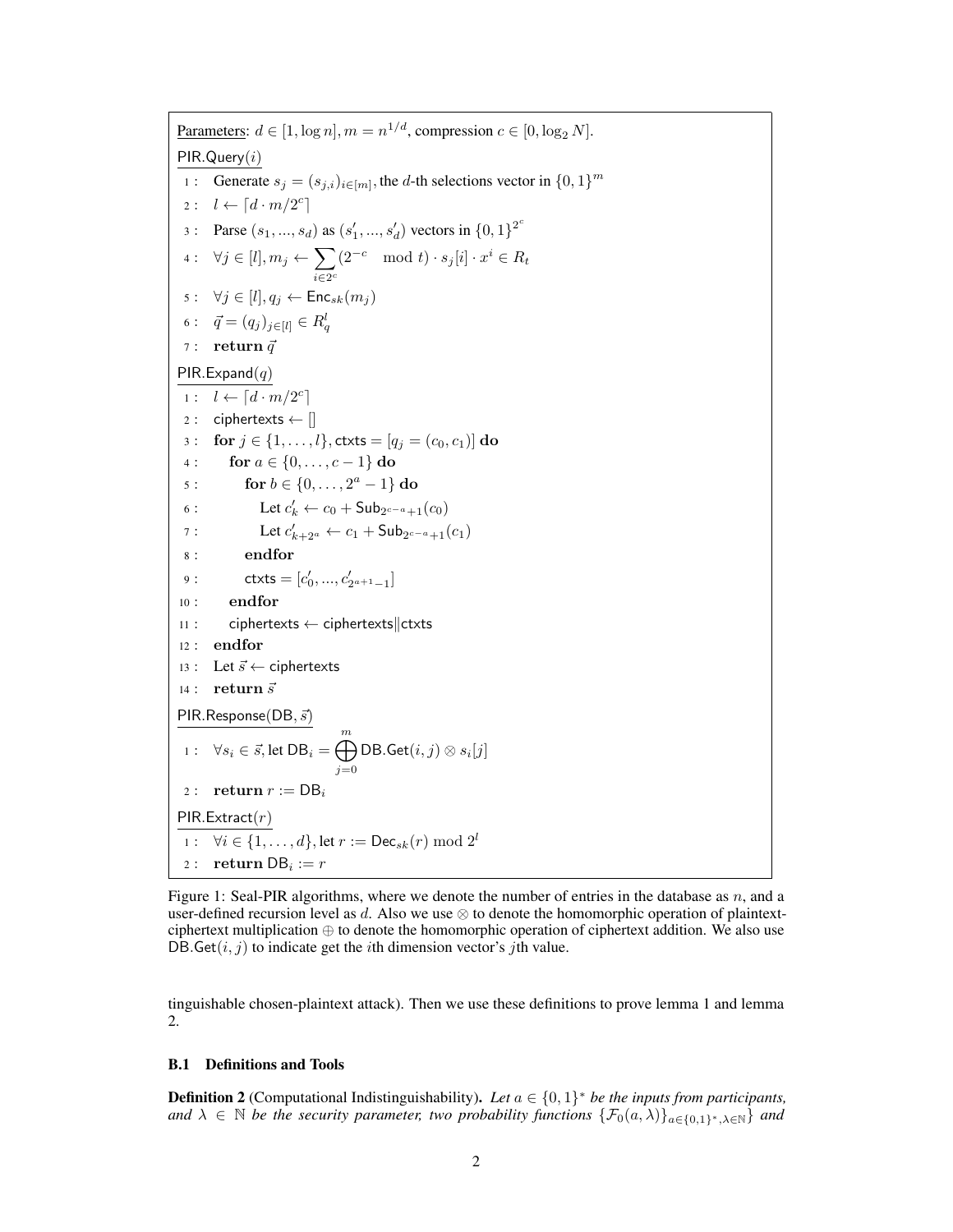{F1(a, λ)}a∈{0,1}∗,λ∈<sup>N</sup>} *are said to be computational indistinguishable, if for every non-uniform* polynomial-time algorithm A, there exits a negligible function  ${\sf negl}(\lambda)$ , such that for every  $a\in\{0,1\}^*$ *and every*  $\lambda \in \mathbb{N}$ ,

$$
|\Pr[\mathcal{A}(\mathcal{F}_0(a,\lambda))=1]| - |\Pr[\mathcal{A}(\mathcal{F}_1(a,\lambda))=1]| \leq {\sf negl}(\lambda).
$$

**Definition 3** (Simulation-based Security). Let  $\mathcal{F} = (\mathcal{F}_0, \mathcal{F}_1)$  be a functionality, we say a protocol  $\pi$ *securely computes* F *in the presence of static semi-honest adversaries if there exists a probabilistic polynomial-time algorithm*  $S_0$  *and*  $S_1$  *such that* 

$$
\begin{aligned} &\{(\mathcal{S}_0(1^\lambda,x,\mathcal{F}_0(x,y)),\mathcal{F}(x,y))\} \stackrel{c}{\equiv} \{(\mathsf{view}^\pi_0(\lambda,x,y),\mathsf{output}^\pi(\lambda,x,y))\},\\ &\{(\mathcal{S}_1(1^\lambda,y,\mathcal{F}_1(x,y)),\mathcal{F}(x,y))\} \stackrel{c}{\equiv} \{(\mathsf{view}^\pi_1(\lambda,x,y),\mathsf{output}^\pi(\lambda,x,y))\}, \end{aligned}
$$

*where*  $x, y$  *are inputs from*  $P_0$  *and*  $P_1$  *separately.* 

Definition 4 (IND-CPA Security Game). *A public-key encryption scheme is said to be IND-CPA secure if for all probabilistic polynomial-time adversary* A*,*

$$
\Pr[\mathsf{Game}^{\mathcal{A}}(1^\lambda)=1]\leq \frac{1}{2}+\mathsf{negl}(\lambda),
$$

*where the IND-CPA*<sup> $A(\lambda)$ </sup> *is defined as follows:* 

IND-CPA $^{\mathcal{A}}(\lambda)$  $1: b \leftarrow \$ \{0,1\}$ 2 :  $(\mathsf{pk}, \mathsf{sk}) \leftarrow \mathsf{\$KGen}(1^\lambda)$  $\beta:\;\;\;(\textsf{state},m_0,m_1)\leftarrow \!\!\!\!\!*\; \mathcal{A}(1^{\lambda},\textsf{pk},c)$ 4 :  $c \leftarrow \$ \mathsf{Enc}(\mathsf{pk}, m_b)$ 5 :  $b' \leftarrow \$ \mathcal{A}(1^{\lambda}, \text{pk}, c \text{state})$ 6 :  $\operatorname{return} b' = b$ 

#### B.2 Proofs of Lemma 1 and Lemma 2

Lemma 1. *The protocol in Figure 5 (i.e. Dense-Sparse Matrix Multiplication with Insensitive Sparsity) is secure in the MPC-hybrid model.*

*Proof.* We use simulation-based proof [\[3\]](#page-3-2) for Lemma 1. Since we are considering our protocol in the MPC-hybrid model, we assume there are two ideal MPC functionalities  $\mathcal{F}_{mul}$  and  $\mathcal{F}_{add}$ , where  $\mathcal{F}_{\mathsf{mul}}$  takes  $[x]_0, [y]_0$  from  $P_0$ , and  $[x]_1, [y]_1$  from  $P_1$ , and returns  $[z]_0$  to  $P_0$  and  $[z]_1$  to  $P_1$  such that  $z = xy$ ,. Similarly,  $\mathcal{F}_{\sf add}$  takes  $[x]_0, [y]_0$  from  $P_0$ , and  $[x]_1, [y]_1$  from  $P_1$ , and returns  $[z]_0$  to  $P_0$  and  $[z]_1$  to  $P_1$  such that  $z = x + y$ . The security of  $\mathcal{F}_{\text{mul}}$  and  $\mathcal{F}_{\text{add}}$  says that  $[z]_0$  and  $[z]_1$  are indistinguishable from uniform randomness from the sole view of  $P_0$  or  $P_1$  separately. That is to say, for all  $c \in \mathbb{Z}_{\delta}$ 

$$
|\Pr[[\mathcal{F}_{\text{mul}}([x], [y])]_i = c] - \Pr[r = c]| = 0,
$$
  
\n $|\Pr[[\mathcal{F}_{\text{add}}([x], [y])]_i = c] - \Pr[r = c]| = 0,$ 

where  $i \in \{0, 1\}$ ,  $\delta$  is the share bit length, and r is a uniform random number sampled from  $\mathbb{Z}_{\delta}$ .

Therefore, we need to build a simulator  $S_0$  to simulate the view of  $P_0$  in protocol  $\pi$ . Note in our protocol, all the interactions between  $P_0$  and  $P_1$  come from  $\mathcal{F}_{\text{mul}}$  and  $\mathcal{F}_{\text{add}}$ , then we can use  $\mathcal{S}_0$  to generate a uniform random value  $r \in \mathbb{Z}_{\delta}$  for each stage independently. Given that the outputs of ideal functionalities  $\mathcal{F}_{\text{mul}}$  and  $\mathcal{F}_{\text{add}}$  are indistinguishable from uniform randomness for both view of the parties, this simulation works for both  $S_0$  and  $S_1$ , and the simulation completes.  $\Box$ 

Lemma 2. *The protocol in Figure 6 (i.e. Dense-Sparse Matrix Multiplication with Sensitive Sparsity) is secure in the PIR-hybrid model with the leakage of*  $|l_y|$ *.*